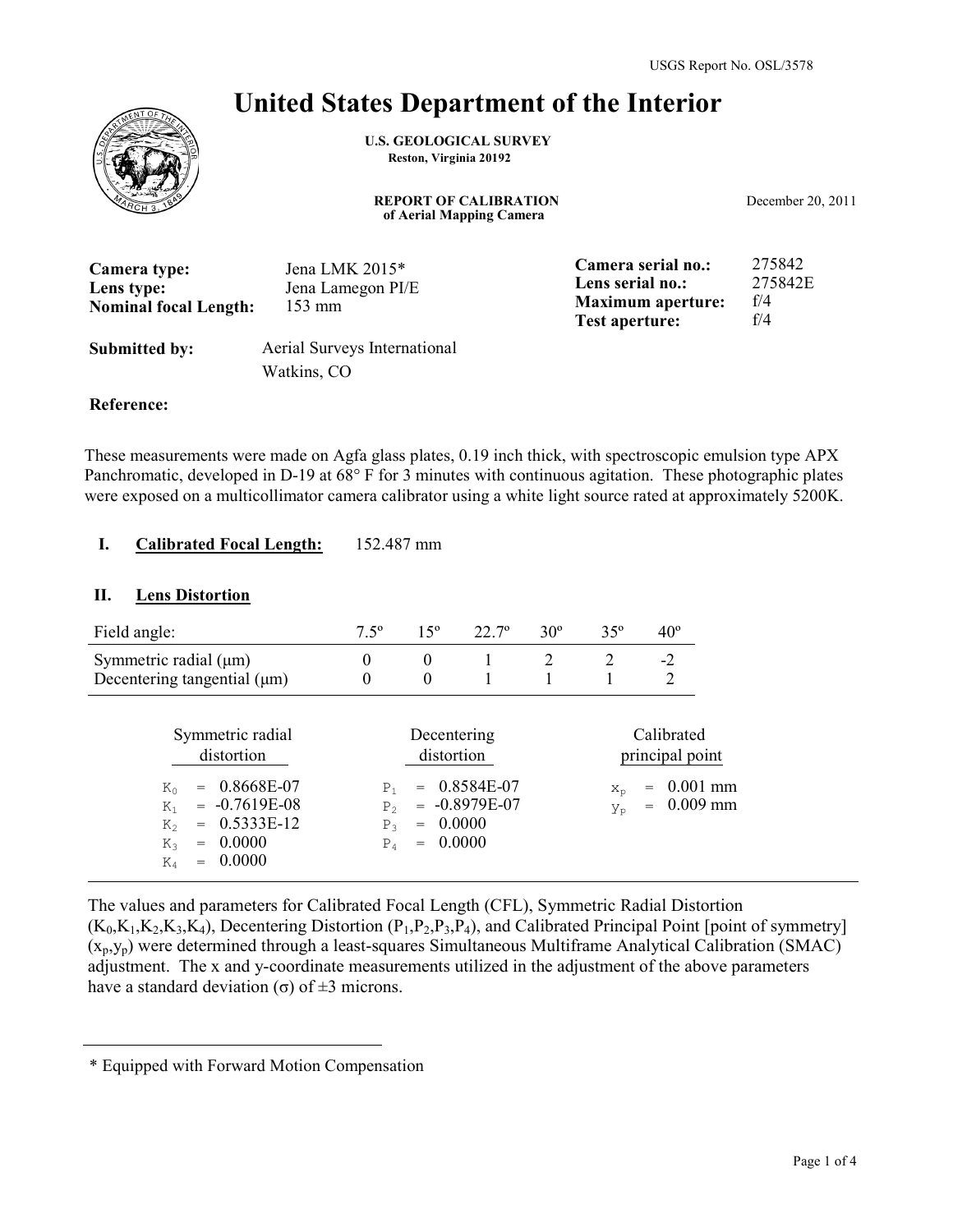### **III. Lens Resolving Power in cycles/mm**

| Area-weighted average resolution: |                  | 107         |     |              |            |     |              |
|-----------------------------------|------------------|-------------|-----|--------------|------------|-----|--------------|
| Field angle:                      | $\Omega^{\rm o}$ | $7.5^\circ$ |     | $22.7^\circ$ | $30^\circ$ | 350 | $40^{\circ}$ |
| Radial Lines                      | 134              | 159         | 134 | 113          | 113        | 95  | 95           |
| <b>Tangential Lines</b>           | 134              | 134         | 113 | 95           | 113        | 95  | 95           |

The resolving power is obtained by photographing a series of test bars and examining the resultant image with appropriate magnification to find the spatial frequency of the finest pattern in which the bars can be counted with reasonable confidence. The series of patterns has spatial frequencies from 5 to 268 cycles/mm in a geometric series having a ratio of the 4th root of 2. Radial lines are parallel to a radius from the center of the field, and tangential lines are perpendicular to a radius.

#### **IV. Filter Parallelism**

The two surfaces of the Jena 405 filter No. 51993, 490 filter No. 275583 and 530 filter No. 275580 accompanying this camera are within 10 seconds of being parallel. The 490 filter was used for the calibration.

#### **V. Shutter Calibration**

| $(\mu \sec)$ | $(\mu \sec)$ | (ms)  | (sec) | $\%$                                                                              |
|--------------|--------------|-------|-------|-----------------------------------------------------------------------------------|
| 2270         | 2172         | 11 14 | 1/105 | 88                                                                                |
| 1141         | 1021         | 5.58  | 1/205 | 88                                                                                |
| 537          | 531          | 2.83  | 1/400 | 88                                                                                |
| 295          | 273          | 1.41  | 1/810 | 87                                                                                |
|              |              |       |       | Indicated Time Rise Time Fall Time $\frac{1}{2}$ Width Time Nom. Speed Efficiency |

The effective exposure times were determined with the lens at aperature f/4. The method is considered accurate within 3 percent. The technique used is described in International Standard ISO 516:1999(E).

#### **VI. Magazine Platen**

The platen mounted in Jena LMK-K 24/120 film magazine No. 273505 does not depart from a true plane by more than 13  $\mu$ m (0.0005 in).

The platen for this film magazine is equipped with an identification marker that will register "273505" in the data strip area for each exposure.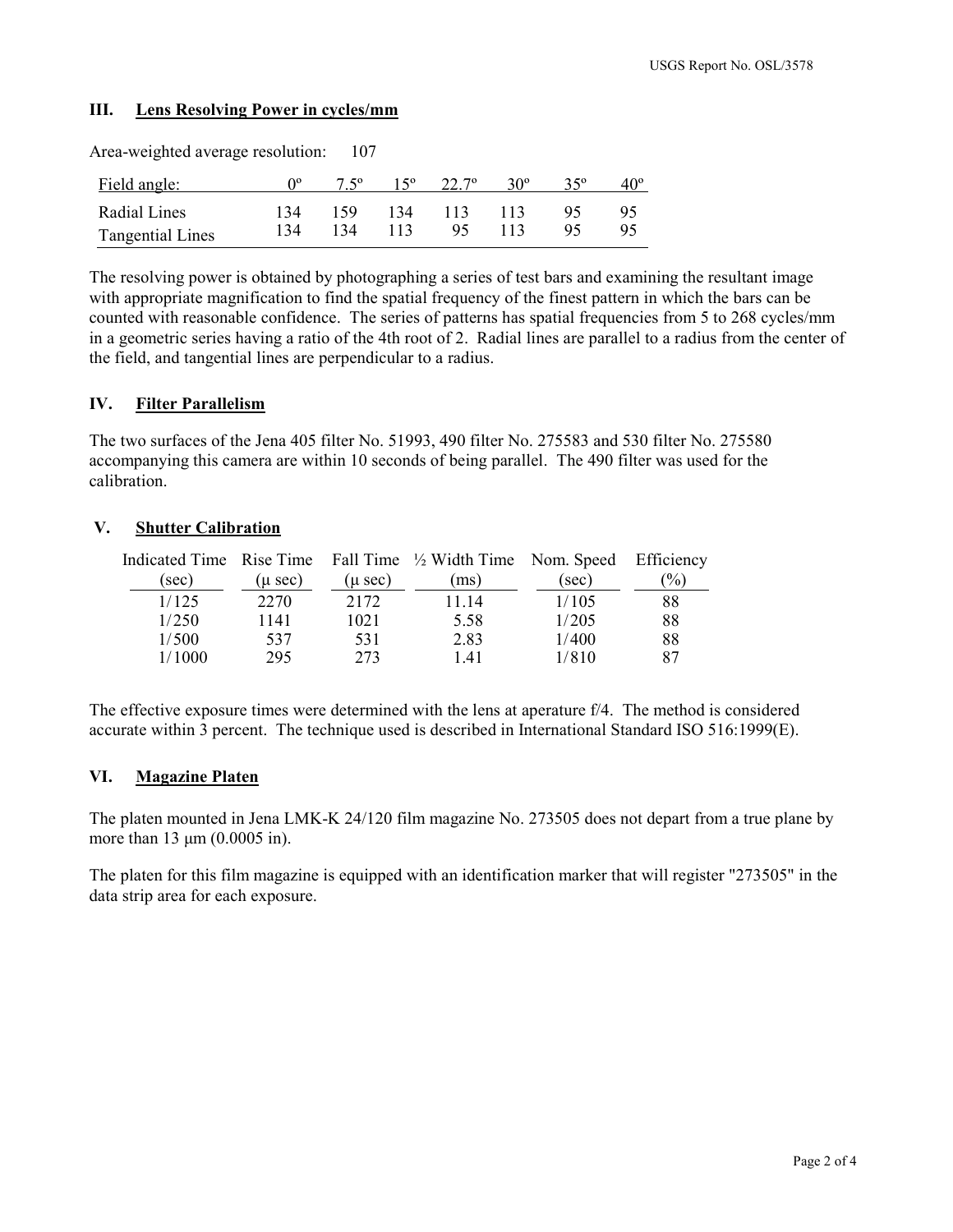## **VII. Principal Point and Fiducial Mark Coordinates**



Positions of all points are referenced to the principal point of autocollimation (PPA) as origin. The diagram indicates the orientation of the reference points when the camera is viewed from the back, or a contact positive with the emulsion up. The data strip is to the left.

| e     | $1(0^{\circ})$               | 8                                       | $4(270^{\circ})$                                                                    | X coordinate (mm) |         | Y coordinate (mm) |
|-------|------------------------------|-----------------------------------------|-------------------------------------------------------------------------------------|-------------------|---------|-------------------|
|       |                              |                                         | Indicated principal point, corner fiducials                                         | 0.008             |         | $-0.001$          |
|       |                              |                                         | Indicated principal point, midside fiducials                                        | 0.005             |         | 0.001             |
|       |                              |                                         | Principal point of autocollimation (PPA)                                            | 0.000             |         | 0.000             |
|       |                              |                                         | Calibrated principal point (point of symmetry)                                      | 0.001             |         | 0.009             |
|       |                              | <b>Fiducial Marks</b>                   |                                                                                     |                   |         |                   |
|       |                              |                                         |                                                                                     | $-109.997$        |         | $-109.999$        |
|       |                              | $\overline{c}$                          |                                                                                     | 110.014           |         | 109.997           |
|       |                              | 3                                       |                                                                                     | $-109.991$        |         | 109.998           |
|       |                              | $rac{4}{5}$                             |                                                                                     | 110.006           |         | $-109.999$        |
|       |                              |                                         |                                                                                     | $-111.996$        |         | 0.001             |
|       |                              | 6                                       |                                                                                     | 112.019           |         | 0.002             |
|       |                              | $\overline{7}$                          |                                                                                     | 0.008             |         | 111.997           |
|       |                              | 8                                       |                                                                                     | 0.003             |         | $-111.999$        |
| VIII. |                              | <b>Distances Between Fiducial marks</b> |                                                                                     |                   |         |                   |
|       | Corner fiducials (diagonals) |                                         | $1-2$ :                                                                             | 311.132 mm        | $3-4$ : | 311.122 mm        |
|       |                              |                                         | Lines joining these markers intersect at an angle o $90^{\circ}$ 00' 07"            |                   |         |                   |
|       | Midside fiducials            |                                         | $5-6$ :<br>Lines joining these markers intersect at an angle o $89^{\circ}$ 59' 55" | 224.015 mm        | $7-8:$  | 223.996 mm        |
|       | Corner fiducials (perimeter) |                                         | $1-3:$                                                                              | 219.997 mm        | $2-3$ : | 220.004 mm        |
|       |                              |                                         | $1-4$ :                                                                             | 220.003 mm        | $2-4:$  | 219.996 mm        |

The Method of measuring these distances is considered accurate within 0.003 mm